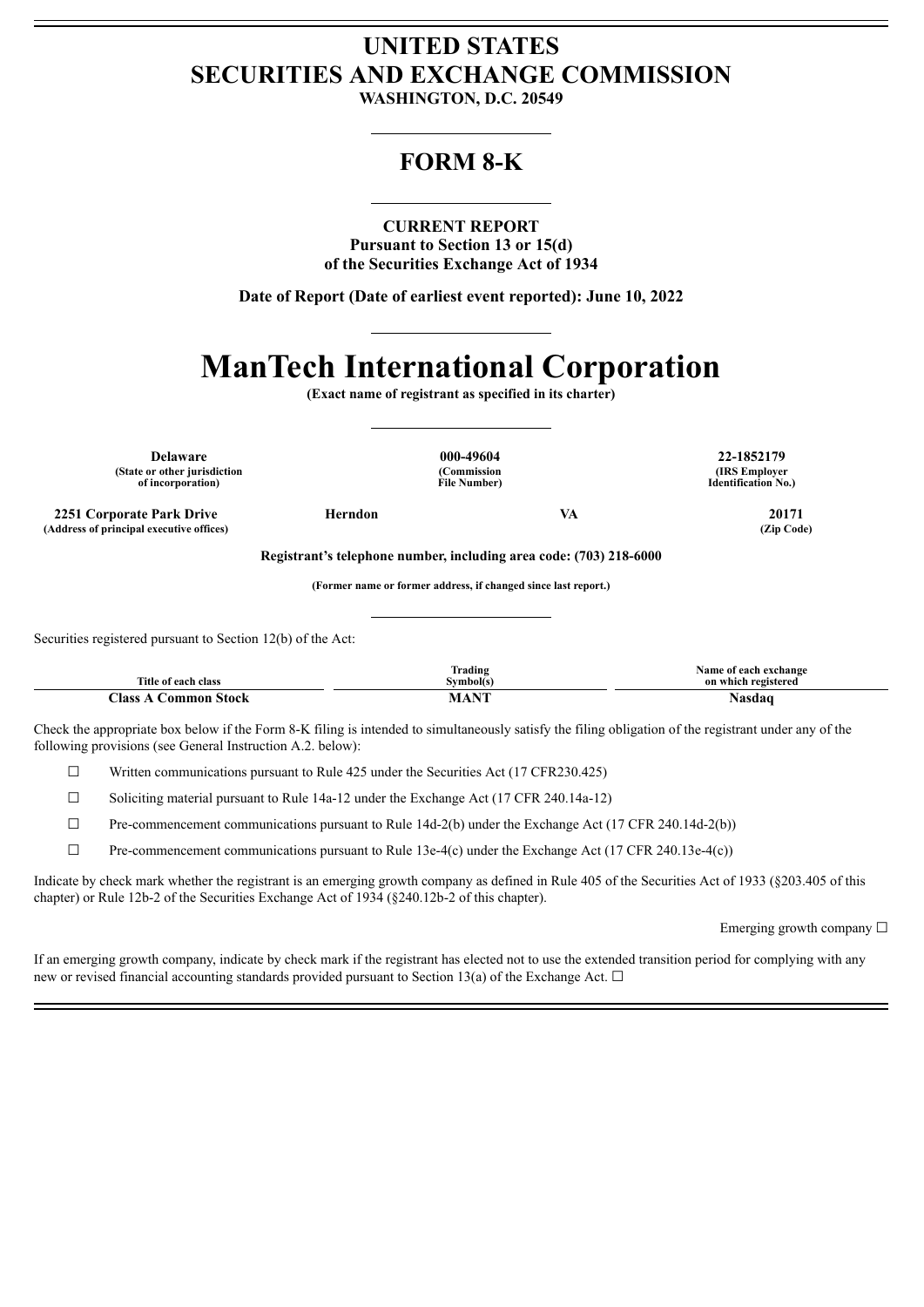#### **Item 5.07 Submission of Matters to a Vote of Security Holders.**

Í

ManTech held its 2022 Annual Meeting of Stockholders (**Annual Meeting**) on June 10, 2022. Holders of Class A common stock were entitled to cast one vote for each share of Class A common stock held, and holders of Class B common stock were entitled to cast ten votes for each share of Class B common stock held, for each proposal submitted to stockholders at the Annual Meeting. For more information regarding the following proposals, see our definitive proxy statement dated April 29, 2022, the relevant portions of which are hereby incorporated by reference.

**Proposal 1**: The Company's stockholders elected seven (7) persons to serve as members of the Board of Directors until the 2023 Annual Meeting of Stockholders. The votes regarding this proposal were as follows:

| <b>Director Name</b> | For          | Withheld   | <b>Broker Non-Votes</b> |
|----------------------|--------------|------------|-------------------------|
| Kevin M. Phillips    | 51,653,413   | 908,536    | 516,127                 |
| Richard L. Armitage  | 37,248,363   | 15,313,586 | 516,127                 |
| Mary K. Bush         | 40,983,404   | 11,578,545 | 516,127                 |
| Barry G. Campbell    | 39, 102, 291 | 13,459,658 | 516,127                 |
| Richard J. Kerr      | 45,516,463   | 7,045,486  | 516,127                 |
| Peter B. LaMontagne  | 52,456,033   | 105.916    | 516,127                 |
| Kenneth A. Minihan   | 50,945,108   | 1,616,841  | 516,127                 |
|                      |              |            |                         |

**Proposal 2:** The Company's stockholders ratified the appointment of Deloitte & Touche LLP to serve as the Company's independent registered public accounting firm for the fiscal year ending December 31, 2022. The votes regarding this proposal were as follows:

| For                                        | <b>\gains\</b>                   | <b>\bstain</b> | <b>Broker Non-Votes</b> |
|--------------------------------------------|----------------------------------|----------------|-------------------------|
| $\sim$ $\sim$<br>$-2,530,58$<br>$\epsilon$ | $\sim$ $\sim$<br>40 <sup>°</sup> | $-0$<br>0.738  |                         |